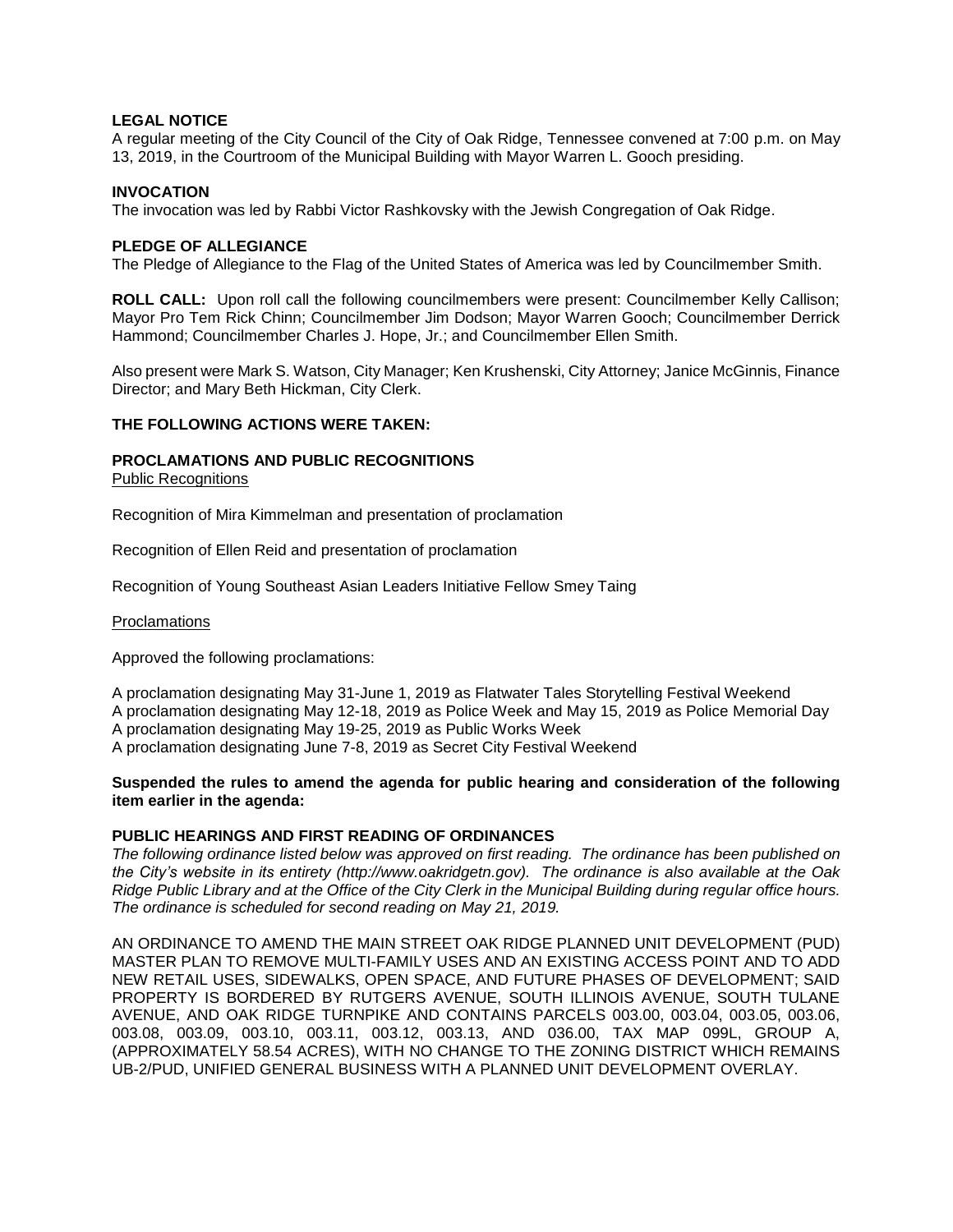#### **SPECIAL REPORTS**

Approved A RESOLUTION APPROVING THE CITY BLUEPRINT AS A "LIVING" PLAN TO GUIDE CITY COUNCIL AND THE OAK RIDGE MUNICIPAL PLANNING COMMISSION IN THEIR EFFORTS TO ENCOURAGE AND MAINTAIN QUALITY COMMUNITY GROWTH AND DEVELOPMENT IN OAK RIDGE.

#### **The following item was removed from the agenda:**

A RESOLUTION APPROVING A CONTRACT WITH THE TENNESSEE DEPARTMENT OF TRANSPORTATION (TDOT) FOR MAINTENANCE OF STATE HIGHWAYS WITHIN THE CORPORATE CITY LIMITS WHEREBY THE CITY IS REIMBURSED BY TDOT FOR SAID SERVICES IN THE AMOUNT OF \$139,627.05.

### **CONSENT AGENDA**

Approved the following:

Approval of April 8, 2019 City Council regular meeting minutes

A RESOLUTION AUTHORIZING THE MAYOR TO EXECUTE ON BEHALF OF THE CITY OF OAK RIDGE A CERTIFICATE OF GOOD MORAL CHARACTER FOR BARBARA PARMAN, FRATERNAL ORDER OF EAGLES 2514, 1650 OAK RIDGE TURNPIKE.

A RESOLUTION AUTHORIZING A PROFESSIONAL SERVICES AGREEMENT WITH KIMLEY-HORN AND ASSOCIATES, INC., NASHVILLE, TENNESSEE, FOR ENGINEERING SERVICES IN AN AMOUNT NOT TO EXCEED \$360,000.00 FOR DEVELOPING PLANS FOR PHASE II OF THE OAK RIDGE SIGNAL TIMING OPTIMIZATION PROGRAM.

A RESOLUTION AUTHORIZING THE CITY TO SUBMIT DOCUMENTATION TO THE TENNESSEE DEPARTMENT OF TRANSPORTATION (TDOT) TO FINALIZE THE CITY'S AWARD OF CONGESTION MITIGATION AND AIR QUALITY IMPROVEMENT (CMAQ) PROGRAM FUNDS FOR PHASE III OF THE CITY'S SIGNAL TIMING OPTIMIZATION.

A RESOLUTION WAIVING COMPETITIVE BIDS AND MAKING AN AWARD TO MOTOROLA SOLUTIONS, SALT LAKE CITY, UTAH, FOR MAINTENANCE SERVICES FOR THE PUBLIC SAFETY COMPUTER SYSTEM FOR MAY 1, 2019 THROUGH APRIL 30, 2020 IN THE AMOUNT OF \$57,141.87.

A RESOLUTION WAIVING COMPETITIVE BIDS AND AUTHORIZING THE CITY TO PURCHASE A FARO ULTRA-PORTABLE FOCUS LASER SCANNER IN AN AMOUNT NOT TO EXCEED \$40,000.00.

A RESOLUTION AWARDING A CONTRACT (FY2020-001) TO SWEEPING CORPORATION OF AMERICA, INC., NASHVILLE, TENNESSEE, FOR STREET SWEEPING IN AN AMOUNT NOT TO EXCEED \$92,604.38.

A RESOLUTION MAKING AWARD TO STAFFING SOLUTIONS FOR FURNISHING AS NEEDED TEMPORARY EMPLOYMENT SERVICES FOR THE COMMUNITY DEVELOPMENT DEPARTMENT FOR FISCAL YEAR 2019 IN AN AMOUNT NOT TO EXCEED \$42,000.00.

#### **FINAL ADOPTION OF ORDINANCES**

*The following ordinance was adopted on second reading and will become effective on May 23, 2019. The ordinance has been published on the City's website in its entirety (http://www.oakridgetn.gov). The ordinance is also available at the Oak Ridge Public Library and at the Office of the City Clerk in the Municipal Building during regular office hours.*

AN ORDINANCE TO AMEND TITLE 12, TITLED "BUILDING, UTILITY, ETC. CODES," CHAPTER 12, TITLED "ENERGY CONSERVATION CODE," OF THE CODE OF ORDINANCES, CITY OF OAK RIDGE, TENNESSEE, BY DELETING SECTION 12-1201, TITLED "ENERGY CONSERVATION CODE ADOPTED," IN ITS ENTIRETY AND SUBSTITUTING THEREFOR A NEW SECTION 12-1201, TITLED "ENERGY CONSERVATION CODE ADOPTED," AND BY CREATING A NEW SECTION 12-1202, TITLED "AMENDMENTS," ALL FOR THE PURPOSE OF ADOPTING THE 2018 EDITION OF THE INTERNATIONAL ENERGY CONSERVATION CODE FOR COMPLIANCE WITH TENNESSEE